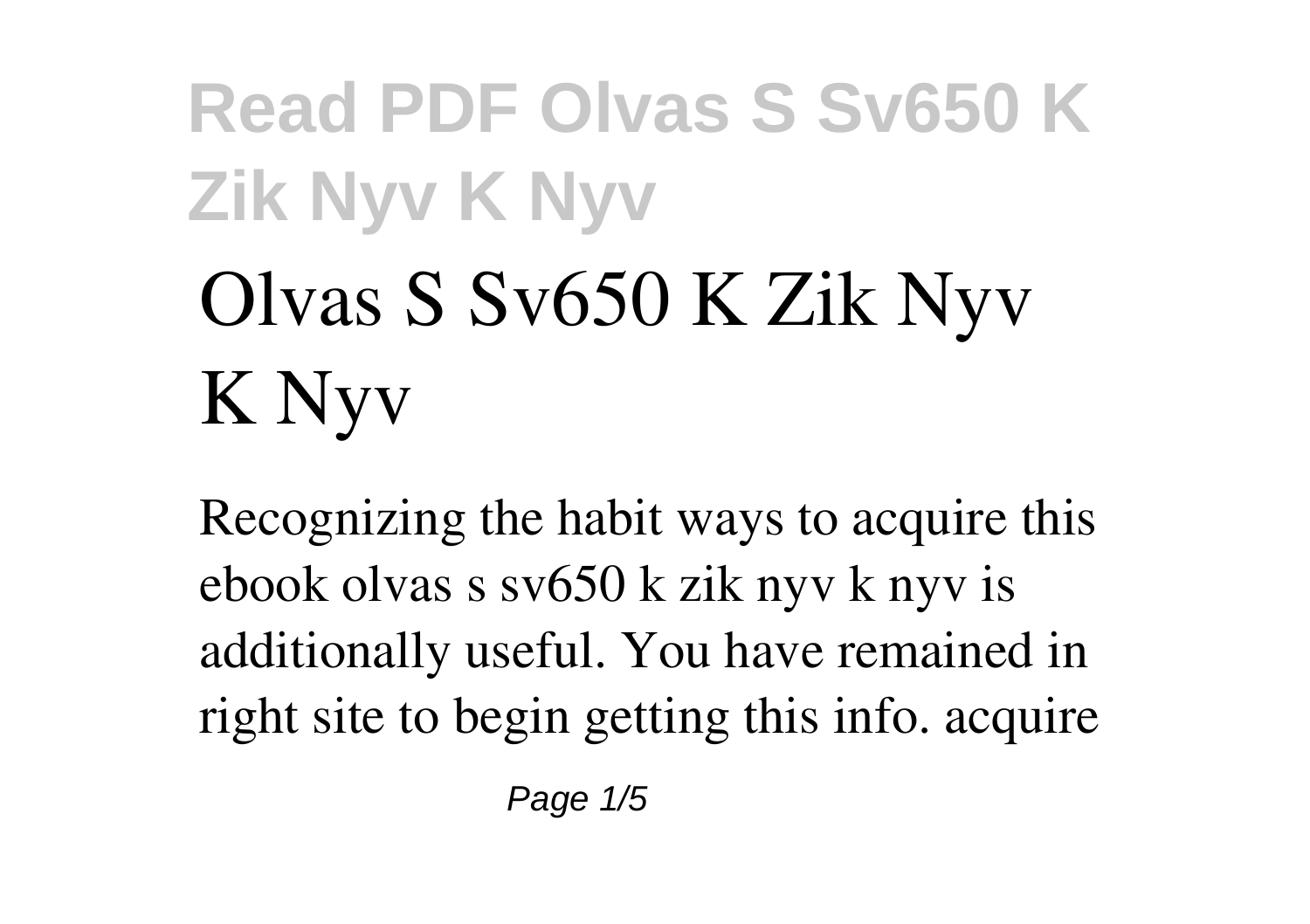the olvas s sv650 k zik nyv k nyv link that we provide here and check out the link.

You could buy lead olvas s sv650 k zik nyv k nyv or acquire it as soon as feasible. You could quickly download this olvas s sv650 k zik nyv k nyv after getting deal. So, with you require the book swiftly, you Page 2/5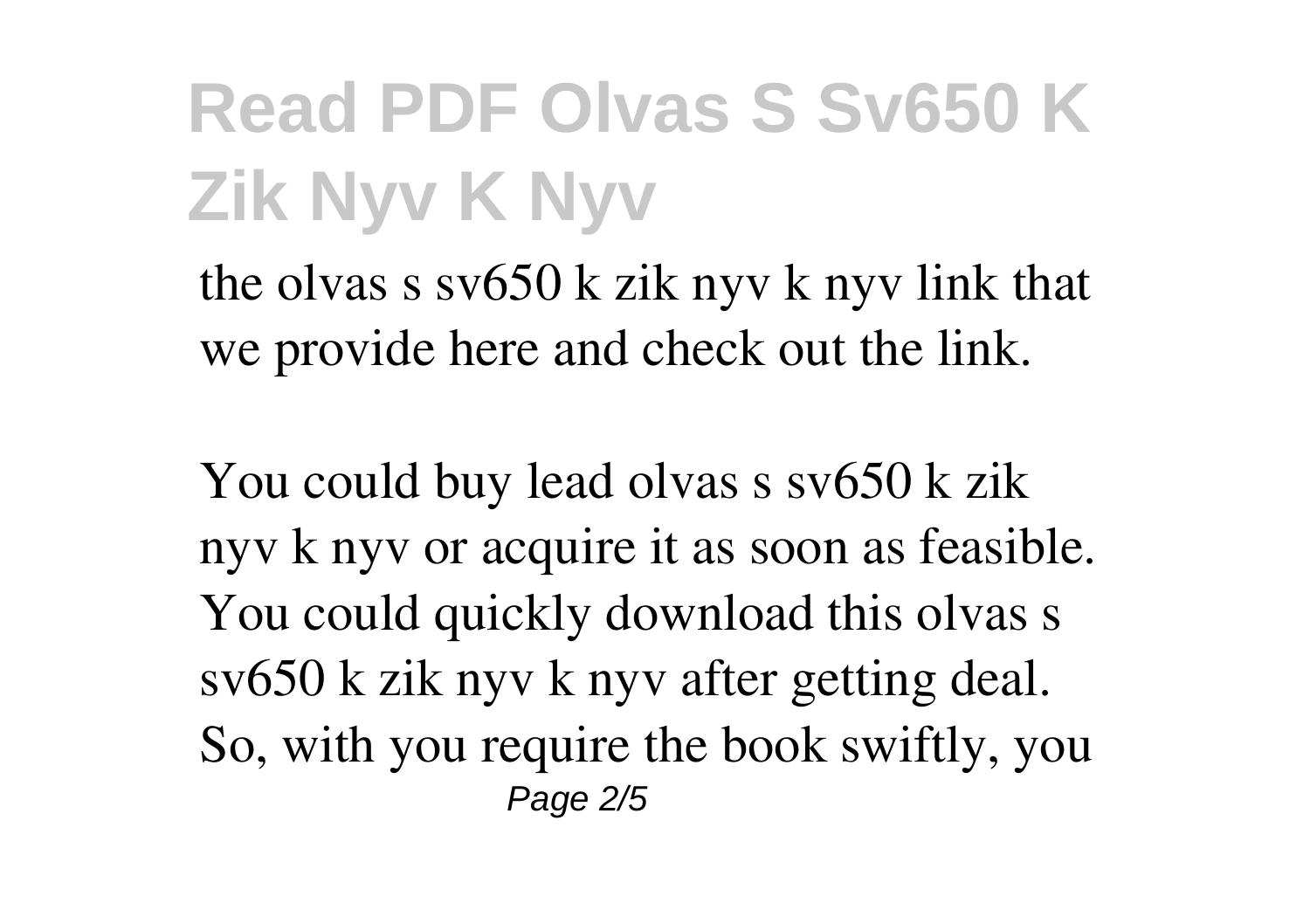can straight get it. It's appropriately extremely easy and thus fats, isn't it? You have to favor to in this look

**Olvas S Sv650 K Zik** The second day of the G20 Summit in Osaka focussed on women's rights, sustainability and climate change. In their Page 3/5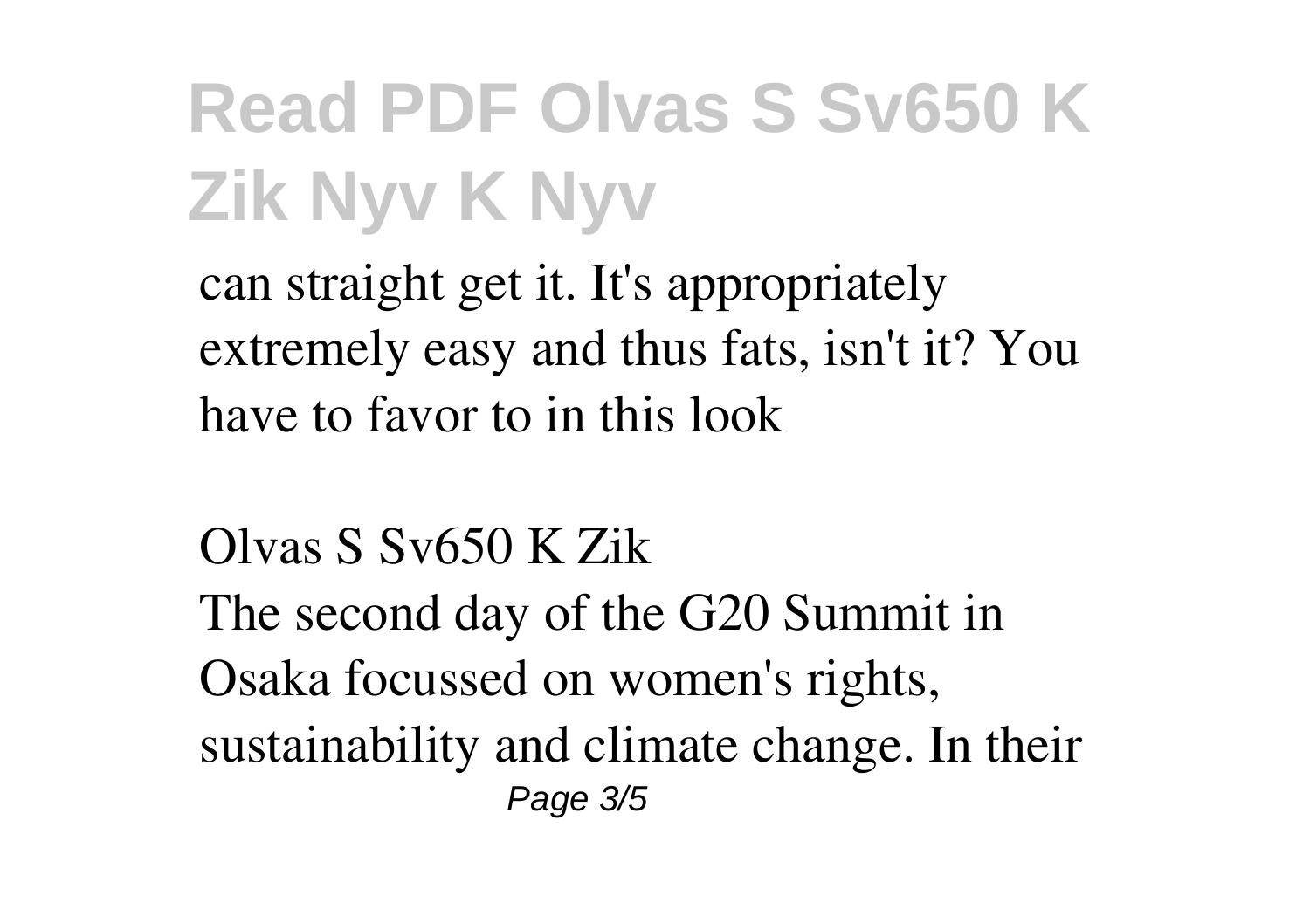final declaration, the 20 leading industrial and emerging countries committed ...

**Foreign trips** The second day of the G20 Summit in Osaka focussed on women's rights, sustainability and climate change. In their final declaration, the 20 leading industrial Page  $4/5$